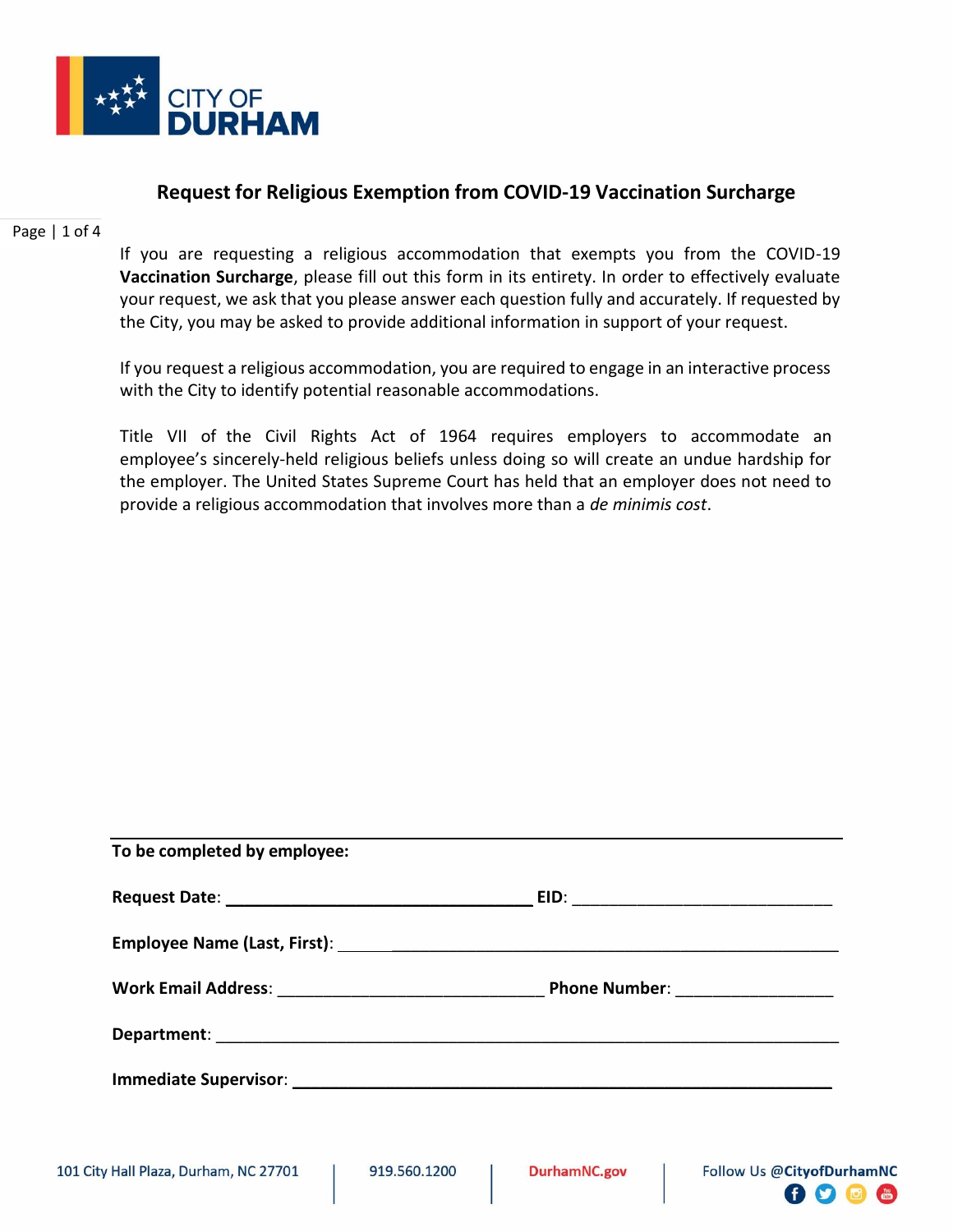Please identify the City requirement, policy, or practice that conflicts with your sincerely held religious observance, practice, or belief (hereinafter "religious beliefs").

\_\_\_\_\_\_\_\_\_\_\_\_\_\_\_\_\_\_\_\_\_\_\_\_\_\_\_\_\_\_\_\_\_\_\_\_\_\_\_\_\_\_\_\_\_\_\_\_\_\_\_\_\_\_\_\_\_\_\_\_\_\_\_\_\_\_\_\_\_\_\_\_\_\_\_\_\_\_

\_\_\_\_\_\_\_\_\_\_\_\_\_\_\_\_\_\_\_\_\_\_\_\_\_\_\_\_\_\_\_\_\_\_\_\_\_\_\_\_\_\_\_\_\_\_\_\_\_\_\_\_\_\_\_\_\_\_\_\_\_\_\_\_\_\_\_\_\_\_\_\_\_\_\_\_\_\_

## Page | 2 of 4

Please describe the nature of your religious beliefs that prevent you from COVID-19 Vaccination.

\_\_\_\_\_\_\_\_\_\_\_\_\_\_\_\_\_\_\_\_\_\_\_\_\_\_\_\_\_\_\_\_\_\_\_\_\_\_\_\_\_\_\_\_\_\_\_\_\_\_\_\_\_\_\_\_\_\_\_\_\_\_\_\_\_\_\_\_\_\_\_\_\_\_\_\_\_\_

\_\_\_\_\_\_\_\_\_\_\_\_\_\_\_\_\_\_\_\_\_\_\_\_\_\_\_\_\_\_\_\_\_\_\_\_\_\_\_\_\_\_\_\_\_\_\_\_\_\_\_\_\_\_\_\_\_\_\_\_\_\_\_\_\_\_\_\_\_\_\_\_\_\_\_\_\_\_

\_\_\_\_\_\_\_\_\_\_\_\_\_\_\_\_\_\_\_\_\_\_\_\_\_\_\_\_\_\_\_\_\_\_\_\_\_\_\_\_\_\_\_\_\_\_\_\_\_\_\_\_\_\_\_\_\_\_\_\_\_\_\_\_\_\_\_\_\_\_\_\_\_\_\_\_\_\_

What is the accommodation or modification that you request to reconcile any conflict between your work for the City and the above-described religious beliefs?

\_\_\_\_\_\_\_\_\_\_\_\_\_\_\_\_\_\_\_\_\_\_\_\_\_\_\_\_\_\_\_\_\_\_\_\_\_\_\_\_\_\_\_\_\_\_\_\_\_\_\_\_\_\_\_\_\_\_\_\_\_\_\_\_\_\_\_\_\_\_\_\_\_\_\_\_\_\_

\_\_\_\_\_\_\_\_\_\_\_\_\_\_\_\_\_\_\_\_\_\_\_\_\_\_\_\_\_\_\_\_\_\_\_\_\_\_\_\_\_\_\_\_\_\_\_\_\_\_\_\_\_\_\_\_\_\_\_\_\_\_\_\_\_\_\_\_\_\_\_\_\_\_\_\_\_\_

\_\_\_\_\_\_\_\_\_\_\_\_\_\_\_\_\_\_\_\_\_\_\_\_\_\_\_\_\_\_\_\_\_\_\_\_\_\_\_\_\_\_\_\_\_\_\_\_\_\_\_\_\_\_\_\_\_\_\_\_\_\_\_\_\_\_\_\_\_\_\_\_\_\_\_\_\_\_

\_\_\_\_\_\_\_\_\_\_\_\_\_\_\_\_\_\_\_\_\_\_\_\_\_\_\_\_\_\_\_\_\_\_\_\_\_\_\_\_\_\_\_\_\_\_\_\_\_\_\_\_\_\_\_\_\_\_\_\_\_\_\_\_\_\_\_\_\_\_\_\_\_\_\_\_\_\_

\_\_\_\_\_\_\_\_\_\_\_\_\_\_\_\_\_\_\_\_\_\_\_\_\_\_\_\_\_\_\_\_\_\_\_\_\_\_\_\_\_\_\_\_\_\_\_\_\_\_\_\_\_\_\_\_\_\_\_\_\_\_\_\_\_\_\_\_\_\_\_\_\_\_\_\_\_\_

Are there alternative accommodations that would also eliminate the conflict between the City requirement, policy, or practice identified above and your sincerely held religious beliefs?

\_\_\_\_\_\_\_\_\_\_\_\_\_\_\_\_\_\_\_\_\_\_\_\_\_\_\_\_\_\_\_\_\_\_\_\_\_\_\_\_\_\_\_\_\_\_\_\_\_\_\_\_\_\_\_\_\_\_\_\_\_\_\_\_\_\_\_\_\_\_\_\_\_\_\_\_\_\_

\_\_\_\_\_\_\_\_\_\_\_\_\_\_\_\_\_\_\_\_\_\_\_\_\_\_\_\_\_\_\_\_\_\_\_\_\_\_\_\_\_\_\_\_\_\_\_\_\_\_\_\_\_\_\_\_\_\_\_\_\_\_\_\_\_\_\_\_\_\_\_\_\_\_\_\_\_\_

\_\_\_\_\_\_\_\_\_\_\_\_\_\_\_\_\_\_\_\_\_\_\_\_\_\_\_\_\_\_\_\_\_\_\_\_\_\_\_\_\_\_\_\_\_\_\_\_\_\_\_\_\_\_\_\_\_\_\_\_\_\_\_\_\_\_\_\_\_\_\_\_\_\_\_\_\_\_

\_\_\_\_\_\_\_\_\_\_\_\_\_\_\_\_\_\_\_\_\_\_\_\_\_\_\_\_\_\_\_\_\_\_\_\_\_\_\_\_\_\_\_\_\_\_\_\_\_\_\_\_\_\_\_\_\_\_\_\_\_\_\_\_\_\_\_\_\_\_\_\_\_\_\_\_\_\_

\_\_\_\_\_\_\_\_\_\_\_\_\_\_\_\_\_\_\_\_\_\_\_\_\_\_\_\_\_\_\_\_\_\_\_\_\_\_\_\_\_\_\_\_\_\_\_\_\_\_\_\_\_\_\_\_\_\_\_\_\_\_\_\_\_\_\_\_\_\_\_\_\_\_\_\_\_\_

Have you previously been approved for a religious accommodation during your employment with the City? Please indicate when you received this accommodation and whether it is still in effect.

\_\_\_\_\_\_\_\_\_\_\_\_\_\_\_\_\_\_\_\_\_\_\_\_\_\_\_\_\_\_\_\_\_\_\_\_\_\_\_\_\_\_\_\_\_\_\_\_\_\_\_\_\_\_\_\_\_\_\_\_\_\_\_\_\_\_\_\_\_\_\_\_\_\_\_\_\_\_

\_\_\_\_\_\_\_\_\_\_\_\_\_\_\_\_\_\_\_\_\_\_\_\_\_\_\_\_\_\_\_\_\_\_\_\_\_\_\_\_\_\_\_\_\_\_\_\_\_\_\_\_\_\_\_\_\_\_\_\_\_\_\_\_\_\_\_\_\_\_\_\_\_\_\_\_\_\_

\_\_\_\_\_\_\_\_\_\_\_\_\_\_\_\_\_\_\_\_\_\_\_\_\_\_\_\_\_\_\_\_\_\_\_\_\_\_\_\_\_\_\_\_\_\_\_\_\_\_\_\_\_\_\_\_\_\_\_\_\_\_\_\_\_\_\_\_\_\_\_\_\_\_\_\_\_\_

\_\_\_\_\_\_\_\_\_\_\_\_\_\_\_\_\_\_\_\_\_\_\_\_\_\_\_\_\_\_\_\_\_\_\_\_\_\_\_\_\_\_\_\_\_\_\_\_\_\_\_\_\_\_\_\_\_\_\_\_\_\_\_\_\_\_\_\_\_\_\_\_\_\_\_\_\_\_

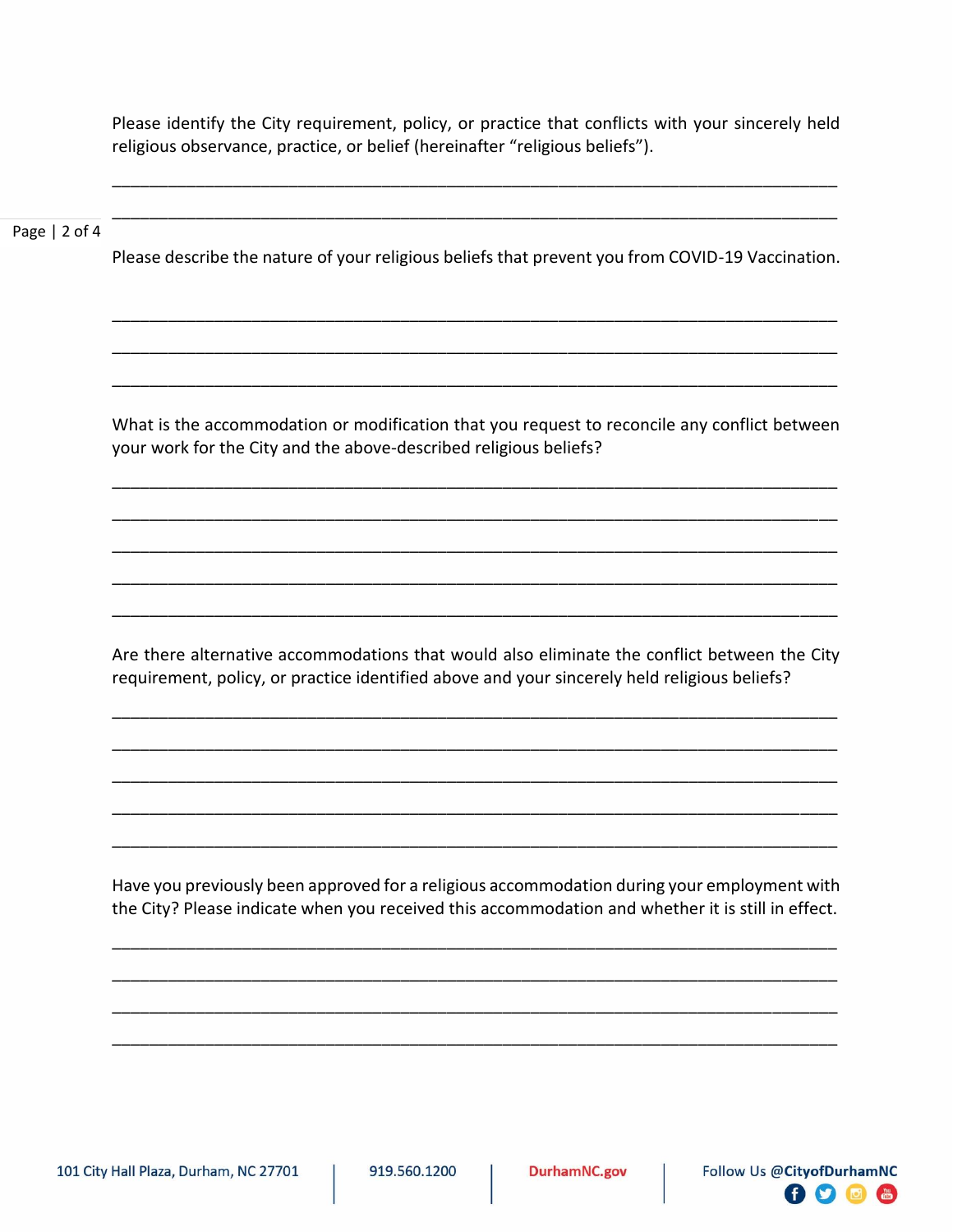In your position, how many times a day do you come into contact with a member of the public?

\_\_\_\_\_\_\_\_\_\_\_\_\_\_\_\_\_\_\_\_\_\_\_\_\_\_\_\_\_\_\_\_\_\_\_\_\_\_\_\_\_\_\_\_\_\_\_\_\_\_\_\_\_\_\_\_\_\_\_\_\_\_\_\_\_\_\_\_\_\_\_\_\_\_\_\_\_\_

\_\_\_\_\_\_\_\_\_\_\_\_\_\_\_\_\_\_\_\_\_\_\_\_\_\_\_\_\_\_\_\_\_\_\_\_\_\_\_\_\_\_\_\_\_\_\_\_\_\_\_\_\_\_\_\_\_\_\_\_\_\_\_\_\_\_\_\_\_\_\_\_\_\_\_\_\_\_

Page | 3 of 4 In your position, how many times a day do you come into contact with coworkers?

- My religious beliefs which have prompted this request for religious accommodation are sincerely held.
	- I understand that my preferred accommodation(s) or modification(s) may not be granted, but that the City will attempt to provide a reasonable accommodation, provided that doing so does not create an undue hardship for the City.
	- I understand that the City may need to obtain additional information, including supplemental information regarding my religious beliefs, in order to evaluate and respond to this request for a religious accommodation.
	- I understand that "natural immunity" (by prior COVID-19 infection or otherwise) does not fall within the purview of religious beliefs and is not recognized as a protected class under Title VII.
	- I understand that I will need to renew this request for religious accommodation if the City of Durham subsequently requires vaccination against COVID-19 as a condition of my employment with the City.

| <b>Employee Signature:</b> | Date: |
|----------------------------|-------|
|                            |       |
|                            |       |